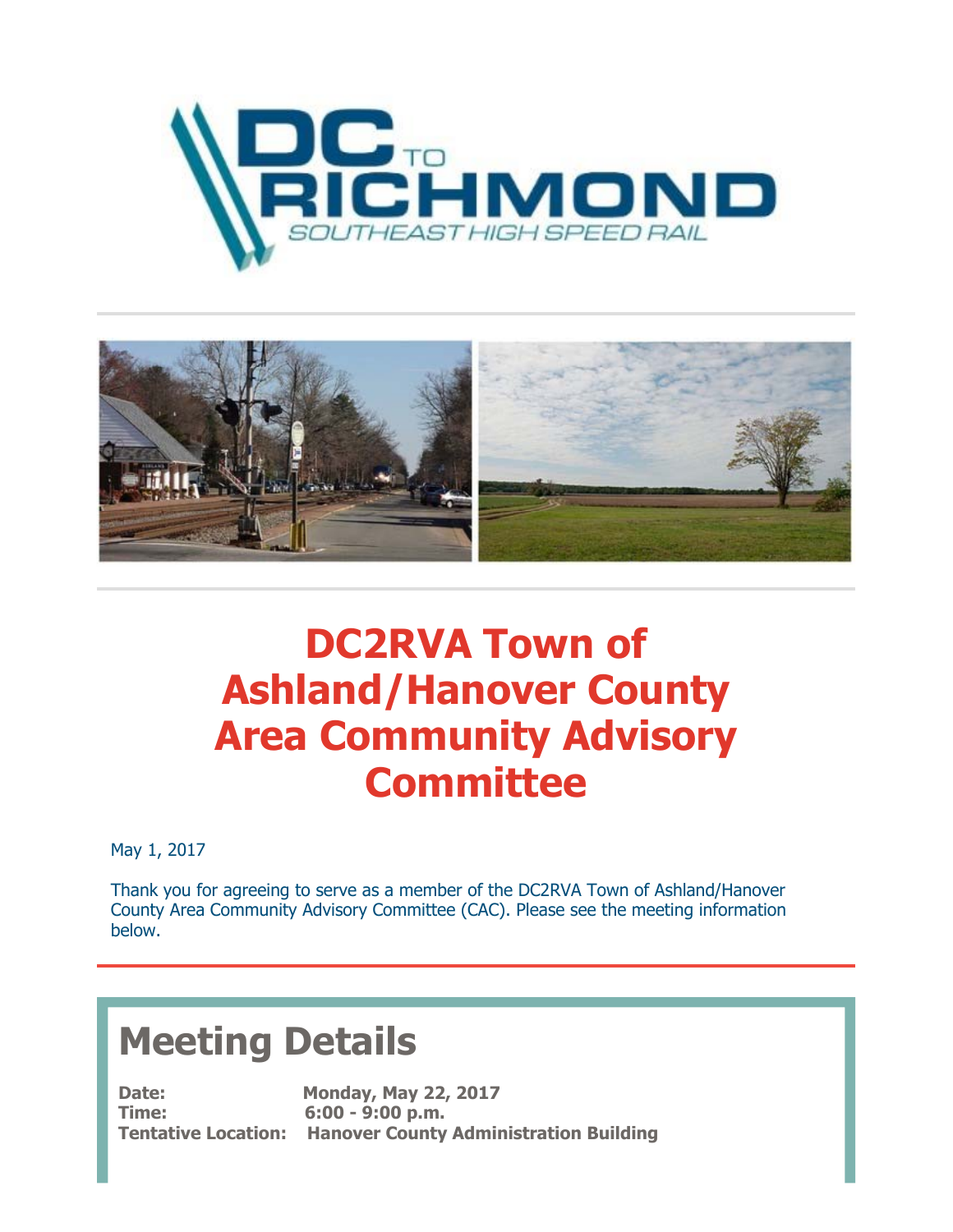**7516 County Complex Road Hanover, VA 23069** 

**Please stay tuned for future email.** 

We look forward to working with you!

Background information:

Through the DC2RVA alternatives development process and related community meetings, DRPT recognized the unique nature of the Town of Ashland and Hanover County, and that many of the alternatives for greater rail capacity in this area generated community concerns. As a result, DRPT recommended to the Federal Railroad Administration (FRA) a community-based effort to supplement DC2RVA public involvement activities and help inform DRPT's recommendation for a preferred alternative that provides the required rail capacity through the Ashland/Hanover area. As part of the community-based effort, DRPT proposes to establish a community advisory committee (CAC) that will take a more intensive look at all previous options. The CAC could also identify potential new options to meet the purpose and need of the DC2RVA project, while minimizing or avoiding any potential impacts of those options.

Please note that the CAC will not replace the Draft Environmental Impact Statement (EIS) public hearings and public comment period. We urge you and your communities to participate and comment during that period after the Draft EIS is complete.

## **Stay Connected**

**Visit our website at: DC2RVArail.com Facebook: DC2RVArail Twitter: @DC2RVArail Call us toll-free at: 888-832-0900 or TDD 711**

## **Sincerely, The DC2RVA Team**

DRPT is committed to ensuring that no person is excluded from participation in, or denied the benefits of its services on the basis of race, color, or national origin, as protected by Title VI of the Civil Rights Act of 1964. For additional information on DRPT's nondiscrimination policies and procedures or to file a complaint, please visit the website at www.drpt.virginia.gov or contact the Title VI Compliance Officer, Linda Balderson, 600 East Main Street, Suite 2102, Richmond, VA 23219.

DRPT's mission is to improve the mobility of people and goods while expanding transportation choices in the Commonwealth through rail, public transportation, and commuter services.





3. Department of Transportation **Federal Highway Administration**